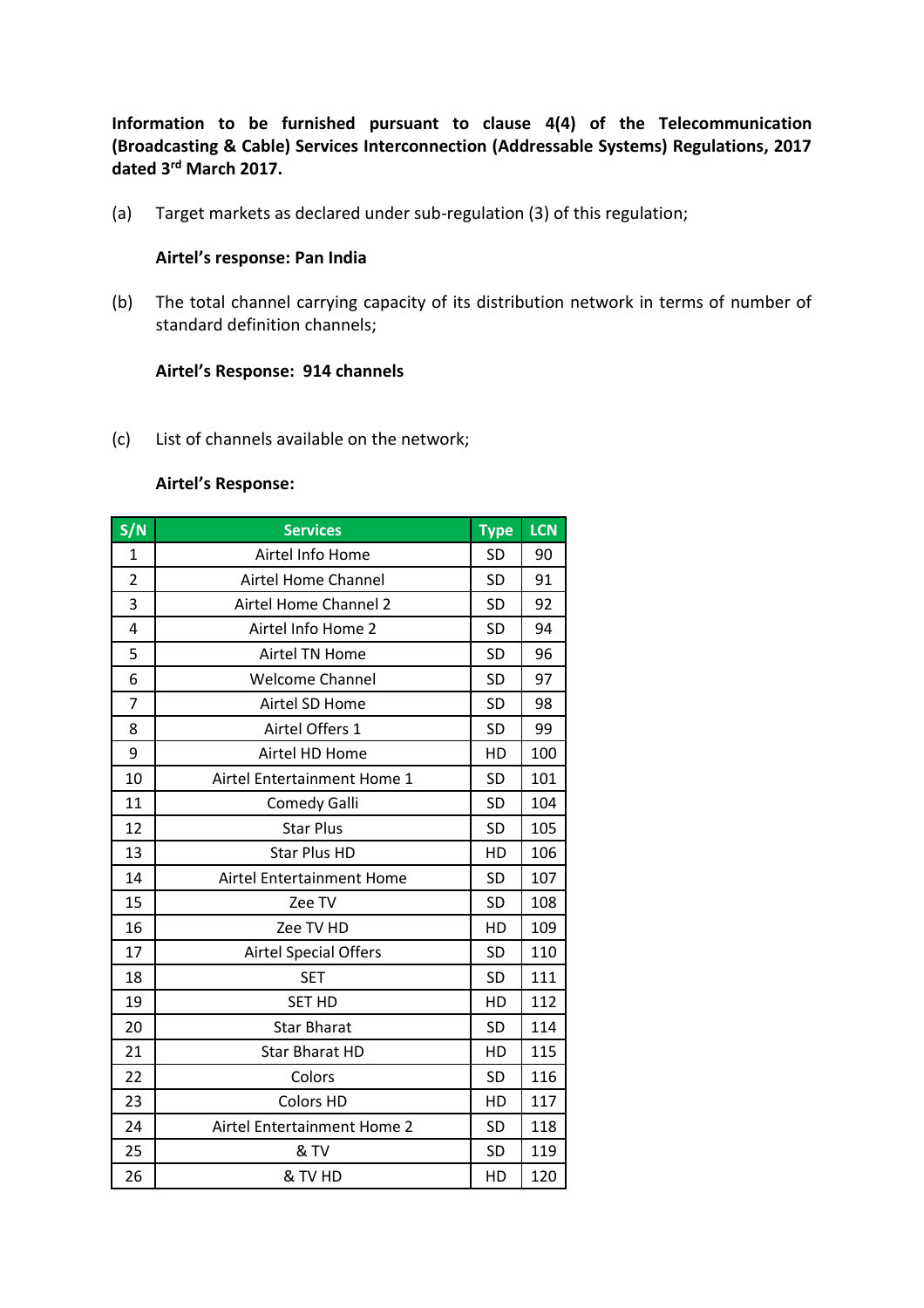| 27 | <b>Customer Care</b>              | <b>SD</b> | 121 |
|----|-----------------------------------|-----------|-----|
| 28 | <b>Big Magic</b>                  | <b>SD</b> | 124 |
| 29 | Dangal                            | SD        | 125 |
| 30 | <b>SONY SAB</b>                   | <b>SD</b> | 126 |
| 31 | Sony SAB HD                       | HD        | 127 |
| 32 | <b>Colors Rishtey</b>             | <b>SD</b> | 128 |
| 33 | <b>Star Utsav</b>                 | <b>SD</b> | 129 |
| 34 | Sony Pal                          | <b>SD</b> | 131 |
| 35 | Shemaroo TV                       | <b>SD</b> | 132 |
| 36 | <b>Bindass</b>                    | <b>SD</b> | 134 |
| 37 | <b>Investigation Discovery</b>    | <b>SD</b> | 135 |
| 38 | <b>Investigation Discovery HD</b> | HD        | 136 |
| 39 | THE Q                             | <b>SD</b> | 137 |
| 40 | The EPIC Channel                  | <b>SD</b> | 138 |
| 41 | Zee Anmol                         | <b>SD</b> | 139 |
| 42 | Ishara TV                         | <b>SD</b> | 140 |
| 43 | <b>EZ Mall</b>                    | <b>SD</b> | 141 |
| 44 | E24                               | <b>SD</b> | 142 |
| 45 | Gangaur                           | <b>SD</b> | 145 |
| 46 | Airtel Star Promo Home            | <b>SD</b> | 147 |
| 47 | <b>DD National</b>                | <b>SD</b> | 148 |
| 48 | DD India                          | <b>SD</b> | 150 |
| 49 | <b>DD Bharati</b>                 | <b>SD</b> | 151 |
| 50 | DD Kisan                          | <b>SD</b> | 152 |
| 51 | <b>DD Retro</b>                   | <b>SD</b> | 154 |
| 52 | STAR WORLD PREMIERE HD            | HD        | 164 |
| 53 | <b>STAR WORLD</b>                 | <b>SD</b> | 165 |
| 54 | <b>STAR WORLD HD</b>              | HD        | 166 |
| 55 | Zee Cafe                          | <b>SD</b> | 168 |
| 56 | Zee Cafe HD                       | HD        | 169 |
| 57 | <b>Colors Infinity</b>            | SD        | 173 |
| 58 | <b>COLORS INFINITY HD</b>         | HD        | 174 |
| 59 | <b>Comedy Central</b>             | SD        | 175 |
| 60 | Comedy Central HD                 | HD        | 176 |
| 61 | Disney International HD           | HD        | 177 |
| 62 | <b>TV5 Monde Asia</b>             | SD        | 178 |
| 63 | <b>SONY Max</b>                   | SD        | 201 |
| 64 | Sony MAX HD                       | HD        | 202 |
| 65 | Zee Cinema                        | SD        | 203 |
| 66 | Zee Cinema HD                     | HD        | 204 |
| 67 | Star Gold                         | SD        | 205 |
| 68 | Star Gold HD                      | HD        | 206 |
| 69 | Star Gold 2                       | SD        | 207 |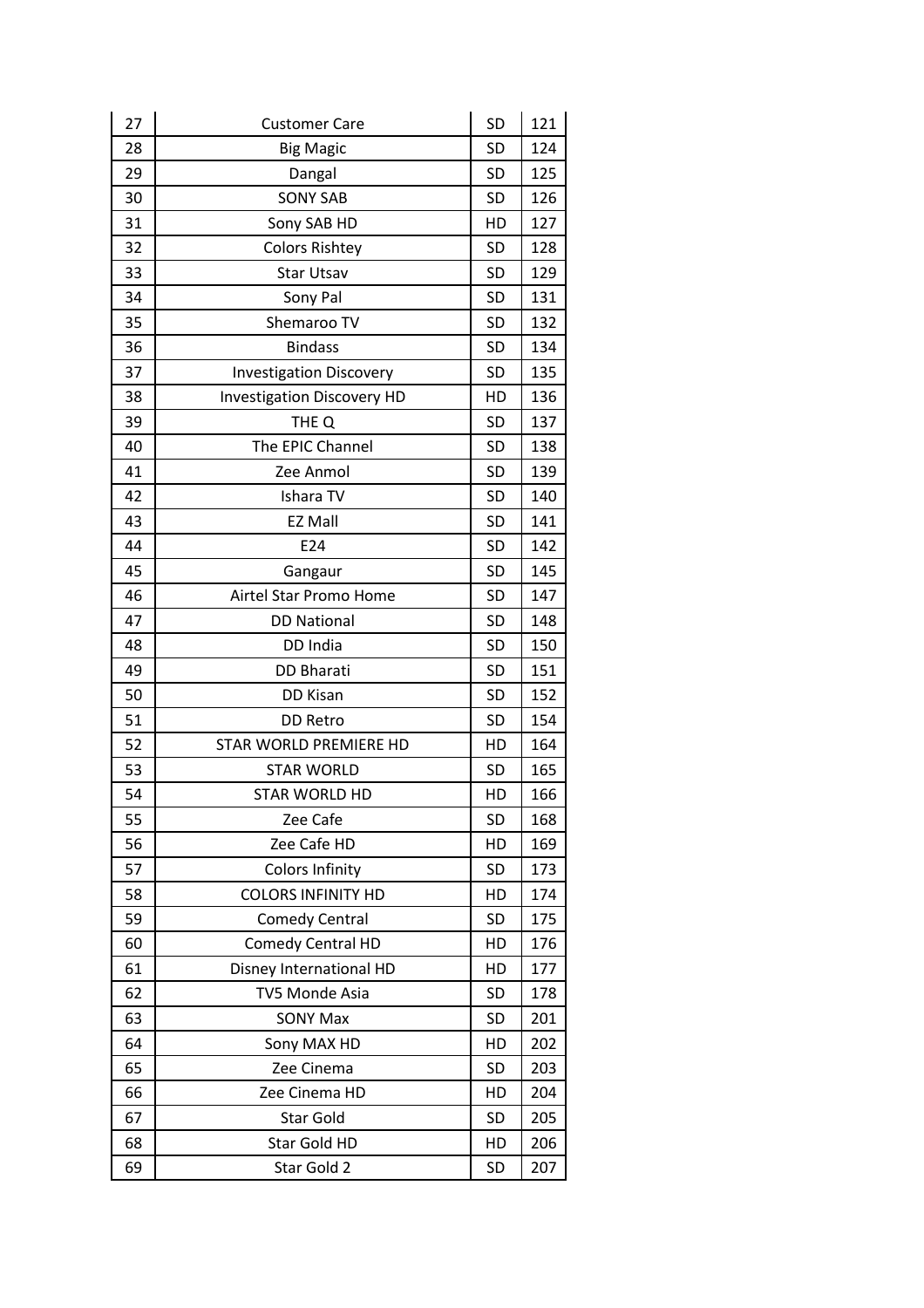| 70  | <b>Star Gold Select HD</b>       | HD        | 208 |
|-----|----------------------------------|-----------|-----|
| 71  | Sony Max 2                       | <b>SD</b> | 209 |
| 72  | Airtel Movies Home 2             | <b>SD</b> | 210 |
| 73  | & Pictures                       | <b>SD</b> | 211 |
| 74  | & Pictures HD                    | HD        | 212 |
| 75  | <b>UTV Movies</b>                | <b>SD</b> | 213 |
| 76  | UTV HD                           | HD        | 214 |
| 77  | Zee Bollywood                    | <b>SD</b> | 215 |
| 78  | Zee Action                       | <b>SD</b> | 216 |
| 79  | <b>UTV Action</b>                | SD        | 217 |
| 80  | Naaptol                          | <b>SD</b> | 218 |
| 81  | <b>Colors Cineplex</b>           | SD        | 219 |
| 82  | Cinema TV India                  | <b>SD</b> | 220 |
| 83  | <b>WOW Cinema One</b>            | <b>SD</b> | 221 |
| 84  | Airtel Movies Home 1             | SD        | 222 |
| 85  | Dangal 2                         | <b>SD</b> | 223 |
| 86  | Sony Wah                         | <b>SD</b> | 224 |
| 87  | <b>Star Utsav Movies</b>         | SD        | 225 |
| 88  | <b>Colors Cineplex Superhits</b> | <b>SD</b> | 226 |
| 89  | <b>Airtel Movies Home</b>        | <b>SD</b> | 227 |
| 90  | Zee Anmol Cinema                 | SD        | 228 |
| 91  | <b>Colors Cineplex Bollywood</b> | <b>SD</b> | 229 |
| 92  | Goldmines                        | <b>SD</b> | 230 |
| 93  | <b>B4U Kadak</b>                 | SD        | 231 |
| 94  | Zee Classic                      | <b>SD</b> | 232 |
| 95  | <b>Star Gold Select</b>          | <b>SD</b> | 233 |
| 96  | Attrangi                         | <b>SD</b> | 234 |
| 97  | &Xplor HD                        | HD        | 235 |
| 98  | <b>B4U Movies</b>                | <b>SD</b> | 236 |
| 99  | <b>Colors Cineplex HD</b>        | HD        | 239 |
| 100 | <b>I PLUS TV</b>                 | <b>SD</b> | 240 |
| 101 | <b>Star Movies</b>               | <b>SD</b> | 243 |
| 102 | <b>Star Movies HD</b>            | HD        | 244 |
| 103 | <b>SONY PIX</b>                  | <b>SD</b> | 247 |
| 104 | <b>SONY PIX HD</b>               | HD        | 248 |
| 105 | <b>Movies Now</b>                | <b>SD</b> | 249 |
| 106 | MOVIES NOW HD                    | HD        | 250 |
| 107 | <b>Star Movies Select HD</b>     | HD        | 251 |
| 108 | $MN+$                            | <b>SD</b> | 252 |
| 109 | <b>Romedy Now</b>                | SD        | 253 |
| 110 | &flix                            | <b>SD</b> | 255 |
| 111 | &flix HD                         | HD        | 256 |
| 112 | <b>MNX</b>                       | SD        | 261 |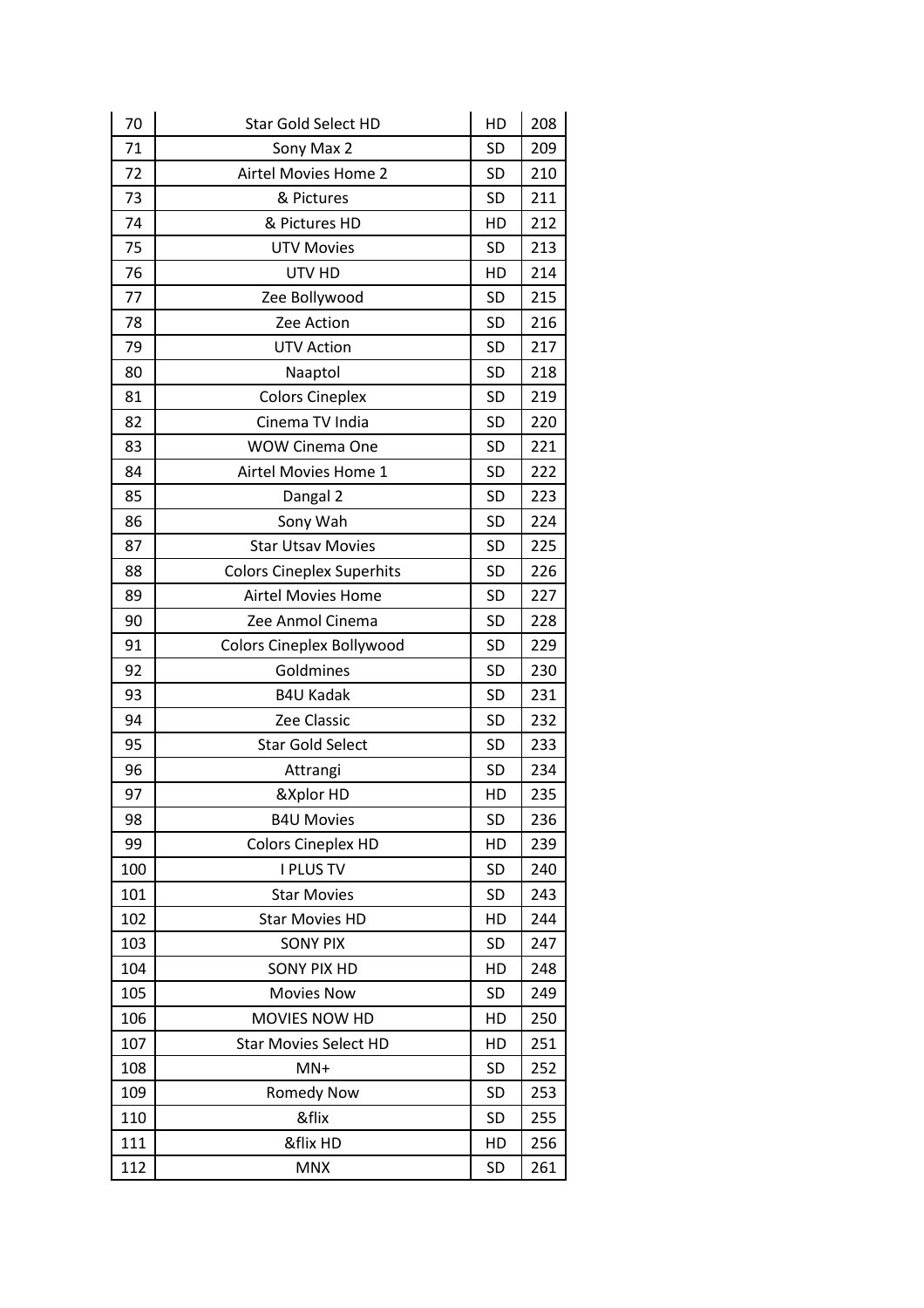| 113 | MNX HD                      | HD        | 262 |
|-----|-----------------------------|-----------|-----|
| 114 | &Prive HD                   | HD        | 265 |
| 115 | Star Sports 1               | <b>SD</b> | 277 |
| 116 | Star Sports 1 HD            | HD        | 278 |
| 117 | <b>Star Sports 2</b>        | <b>SD</b> | 279 |
| 118 | Star Sports 2 HD            | HD        | 280 |
| 119 | Star Sports 1 Hindi         | <b>SD</b> | 281 |
| 120 | Star Sports 1 HD Hindi      | HD        | 282 |
| 121 | Star Sports Select 1        | <b>SD</b> | 283 |
| 122 | <b>Star Sports Select 2</b> | <b>SD</b> | 284 |
| 123 | Sony Ten 1                  | <b>SD</b> | 285 |
| 124 | Sony Ten 1 HD               | HD        | 286 |
| 125 | Sony Ten 2                  | <b>SD</b> | 287 |
| 126 | Sony Ten 2 HD               | HD        | 288 |
| 127 | Sony Ten 3                  | <b>SD</b> | 289 |
| 128 | Sony Ten 3 HD               | HD        | 290 |
| 129 | <b>SONY SIX</b>             | <b>SD</b> | 291 |
| 130 | <b>SONY SIX HD</b>          | HD        | 292 |
| 131 | SPORTS18 - 1                | <b>SD</b> | 293 |
| 132 | <b>DD Sports</b>            | <b>SD</b> | 298 |
| 133 | Star Sports Select 1 HD     | HD        | 300 |
| 134 | Star Sports Select 2 HD     | HD        | 301 |
| 135 | <b>Star Sports First</b>    | <b>SD</b> | 303 |
| 136 | Eurosport                   | <b>SD</b> | 304 |
| 137 | Eurosport HD                | HD        | 305 |
| 138 | Star Sports 3               | <b>SD</b> | 306 |
| 139 | 1Sports                     | SD        | 307 |
| 140 | <b>ABP News</b>             | <b>SD</b> | 309 |
| 141 | Airtel News Home 1          | SD        | 310 |
| 142 | Zee News                    | <b>SD</b> | 311 |
| 143 | Airtel News Home 4          | <b>SD</b> | 312 |
| 144 | Aaj Tak                     | SD        | 313 |
| 145 | Aaj Tak HD                  | HD        | 314 |
| 146 | India TV                    | <b>SD</b> | 315 |
| 147 | R Bharat                    | SD        | 316 |
| 148 | <b>NDTV India</b>           | SD        | 317 |
| 149 | News18 India                | <b>SD</b> | 318 |
| 150 | Zee Hindustan               | SD        | 319 |
| 151 | TV9 Bharatvarsh             | SD        | 320 |
| 152 | <b>News Nation</b>          | <b>SD</b> | 321 |
| 153 | Good News Today             | SD        | 322 |
| 154 | <b>Times Now Navbharat</b>  | SD        | 323 |
| 155 | Times Now Navbharat HD      | HD        | 324 |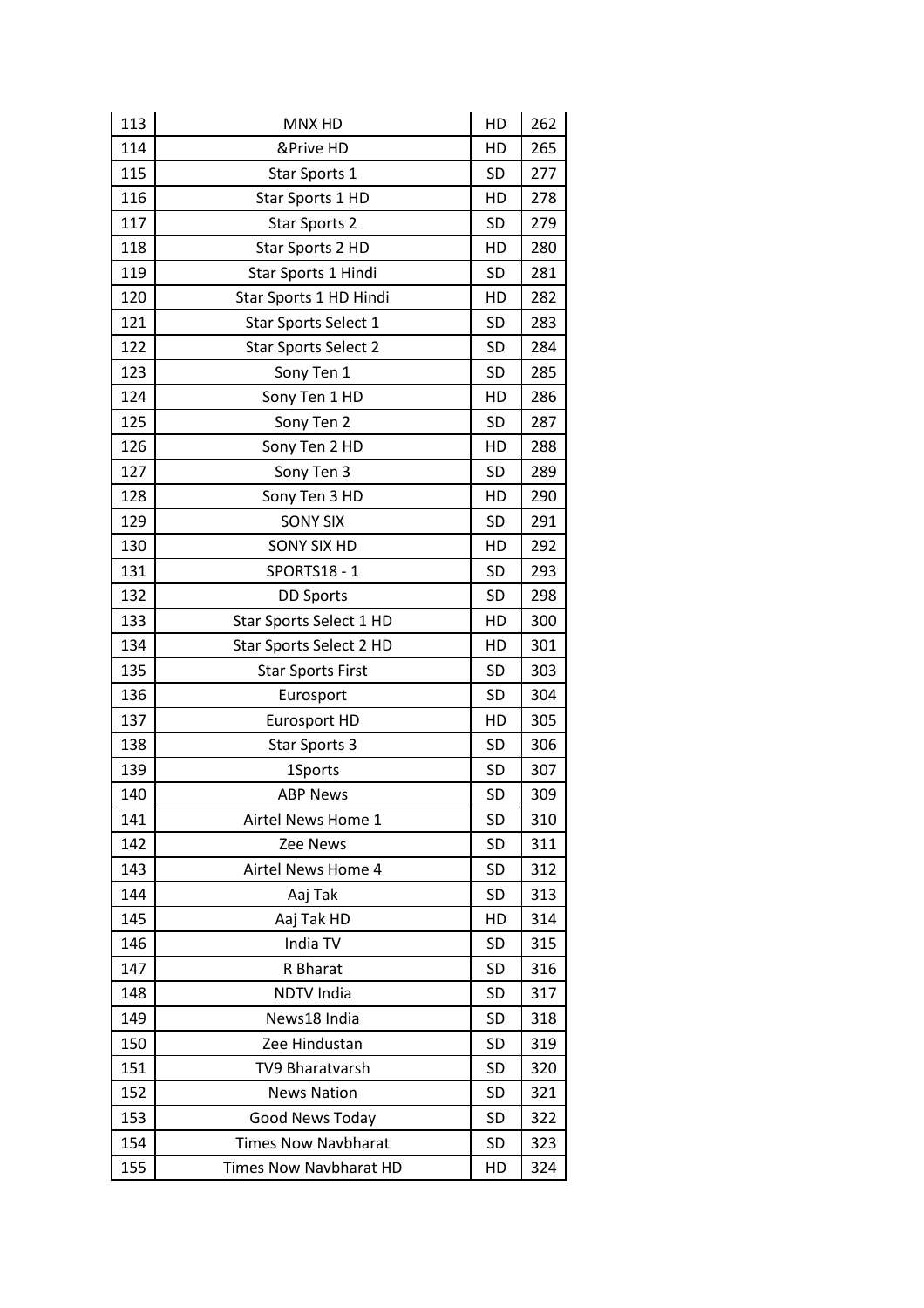| 156 | News24                                 | SD        | 325 |
|-----|----------------------------------------|-----------|-----|
| 157 | News India 24x7                        | SD        | 326 |
| 158 | <b>HAR KHABAR</b>                      | SD        | 327 |
| 159 | FM NEWS                                | <b>SD</b> | 328 |
| 160 | CNBC-Awaaz                             | SD        | 329 |
| 161 | Sahara Samay                           | SD        | 330 |
| 162 | Zee Business                           | <b>SD</b> | 331 |
| 163 | ET NOW SWADESH                         | SD        | 332 |
| 164 | Sahara Samay UP                        | <b>SD</b> | 333 |
| 165 | <b>K</b> News                          | <b>SD</b> | 334 |
| 166 | News18 Rajasthan                       | SD        | 335 |
| 167 | Zee Rajasthan News                     | SD        | 336 |
| 168 | News18 Uttar Pradesh Uttarakhand       | <b>SD</b> | 337 |
| 169 | Jantantra TV                           | SD        | 338 |
| 170 | Sahara Samay Rajasthan                 | SD        | 339 |
| 171 | Sahara Samay Bihar                     | <b>SD</b> | 340 |
| 172 | News18 Madhya Pradesh Chhattisgarh     | <b>SD</b> | 341 |
| 173 | IBC24                                  | SD        | 342 |
| 174 | Zee Madhya Pradesh Chhattisgarh        | <b>SD</b> | 343 |
| 175 | Sahara Samay MP                        | SD        | 344 |
| 176 | <b>MK News</b>                         | SD        | 345 |
| 177 | <b>STV HARYANA NEWS</b>                | <b>SD</b> | 346 |
| 178 | Khabar Fast                            | SD        | 347 |
| 179 | <b>VIP News</b>                        | SD        | 348 |
| 180 | A1 TV                                  | <b>SD</b> | 349 |
| 181 | News 1 India                           | <b>SD</b> | 350 |
| 182 | Zee Uttar Pradesh Uttarakhand          | SD        | 351 |
| 183 | Hindi Khabar                           | <b>SD</b> | 352 |
| 184 | Network 10                             | SD        | 353 |
| 185 | Khabrain Abhi Tak                      | <b>SD</b> | 354 |
| 186 | <b>JAN TV</b>                          | <b>SD</b> | 355 |
| 187 | <b>ANB News</b>                        | SD        | 356 |
| 188 | <b>TV100</b>                           | SD        | 357 |
| 189 | News State UP UK                       | SD        | 358 |
| 190 | <b>ABP Ganga</b>                       | SD        | 359 |
| 191 | News State Madhya Pradesh Chhattisgarh | SD        | 360 |
| 192 | First India News Rajasthan             | SD        | 361 |
| 193 | JK 24x7 News                           | SD        | 362 |
| 194 | Janta TV                               | SD        | 363 |
| 195 | <b>Sudarshan News</b>                  | <b>SD</b> | 364 |
| 196 | <b>Bansal News</b>                     | SD        | 365 |
| 197 | <b>INH 24x7</b>                        | SD        | 366 |
| 198 | News 11 Bharat                         | <b>SD</b> | 367 |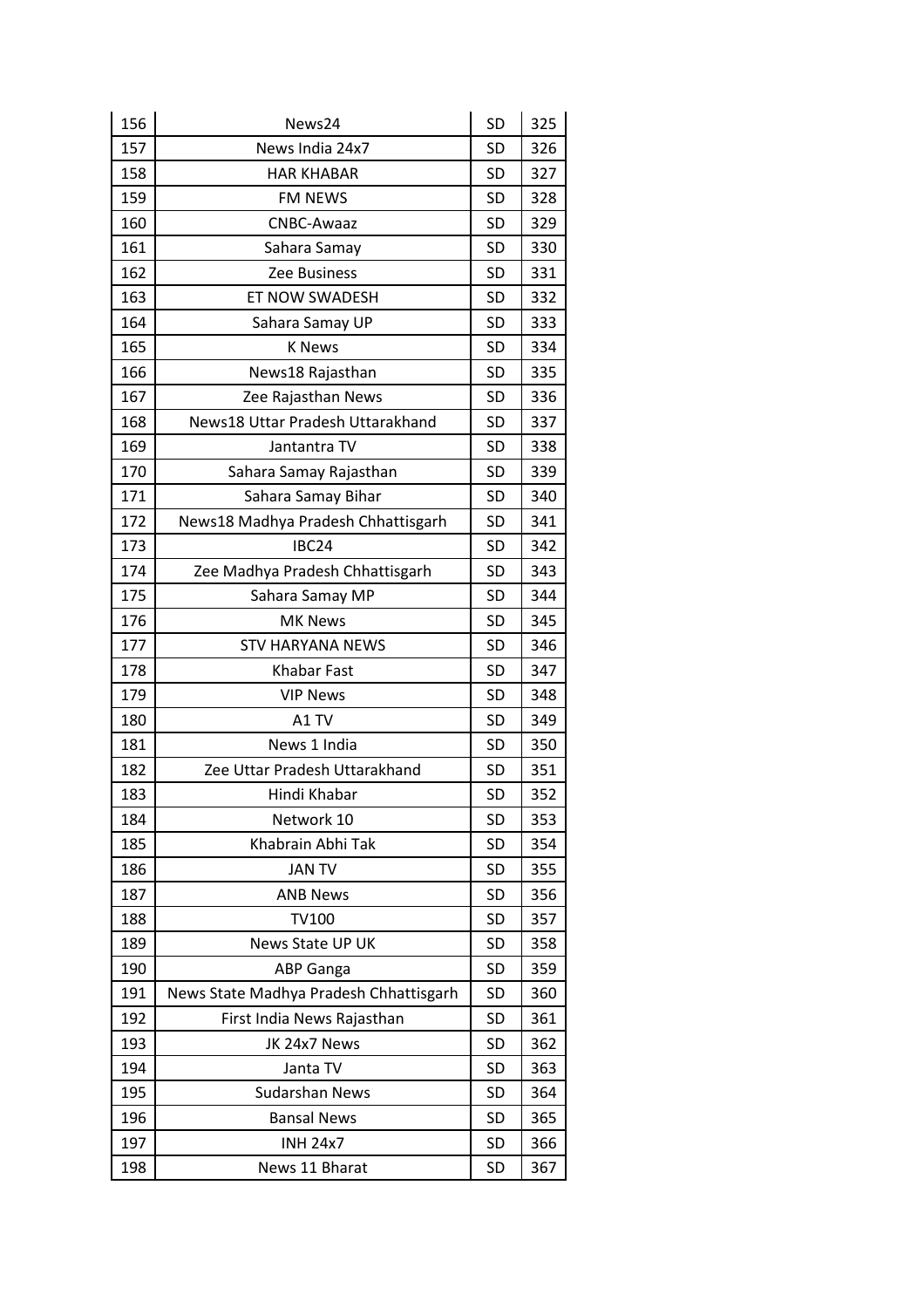| 199 | ZEE Delhi NCR Haryana          | SD        | 369 |
|-----|--------------------------------|-----------|-----|
| 200 | <b>INDIA NEWS</b>              | <b>SD</b> | 370 |
| 201 | <b>INDIA NEWS HARYANA</b>      | SD        | 371 |
| 202 | <b>DD Shillong</b>             | <b>SD</b> | 379 |
| 203 | DD UP                          | SD        | 380 |
| 204 | <b>DD News</b>                 | SD        | 381 |
| 205 | Sansad TV                      | <b>SD</b> | 382 |
| 206 | Sansad TV HD                   | HD        | 383 |
| 207 | DD Rajasthan                   | SD        | 384 |
| 208 | DD Madhya Pradesh              | <b>SD</b> | 385 |
| 209 | DD Shimla                      | <b>SD</b> | 386 |
| 210 | <b>Times Now</b>               | SD        | 387 |
| 211 | <b>Times Now World</b>         | SD        | 388 |
| 212 | <b>NDTV 24x7</b>               | <b>SD</b> | 389 |
| 213 | CNN News18                     | SD        | 390 |
| 214 | <b>INDIA TODAY</b>             | SD        | 391 |
| 215 | <b>INDIA AHEAD</b>             | <b>SD</b> | 392 |
| 216 | Republic TV                    | SD        | 393 |
| 217 | <b>MIRROR NOW</b>              | SD        | 394 |
| 218 | <b>WION</b>                    | <b>SD</b> | 395 |
| 219 | CNBC TV18                      | SD        | 396 |
| 220 | <b>ET Now</b>                  | SD        | 397 |
| 221 | <b>NDTV Profit Prime</b>       | <b>SD</b> | 398 |
| 222 | <b>CNN International</b>       | SD        | 402 |
| 223 | <b>BBC World News</b>          | SD        | 403 |
| 224 | <b>RT</b>                      | <b>SD</b> | 404 |
| 225 | France 24                      | SD        | 405 |
| 226 | <b>TLC</b>                     | SD        | 408 |
| 227 | TLC HD                         | HD        | 409 |
| 228 | <b>GOOD TIMES</b>              | <b>SD</b> | 410 |
| 229 | Zee Zest                       | <b>SD</b> | 413 |
| 230 | Travelxp                       | SD        | 414 |
| 231 | Discovery Channel              | SD        | 420 |
| 232 | Discovery HD World             | HD        | 421 |
| 233 | National Geographic Channel    | SD        | 422 |
| 234 | National Geographic Channel HD | HD        | 423 |
| 235 | <b>FOX LIFE</b>                | <b>SD</b> | 424 |
| 236 | Fox Life HD                    | HD        | 425 |
| 237 | <b>Animal Planet</b>           | SD        | 426 |
| 238 | Animal Planet HD World         | HD        | 427 |
| 239 | History TV18                   | <b>SD</b> | 428 |
| 240 | <b>Discovery Science</b>       | SD        | 430 |
| 241 | Discovery Turbo                | SD        | 431 |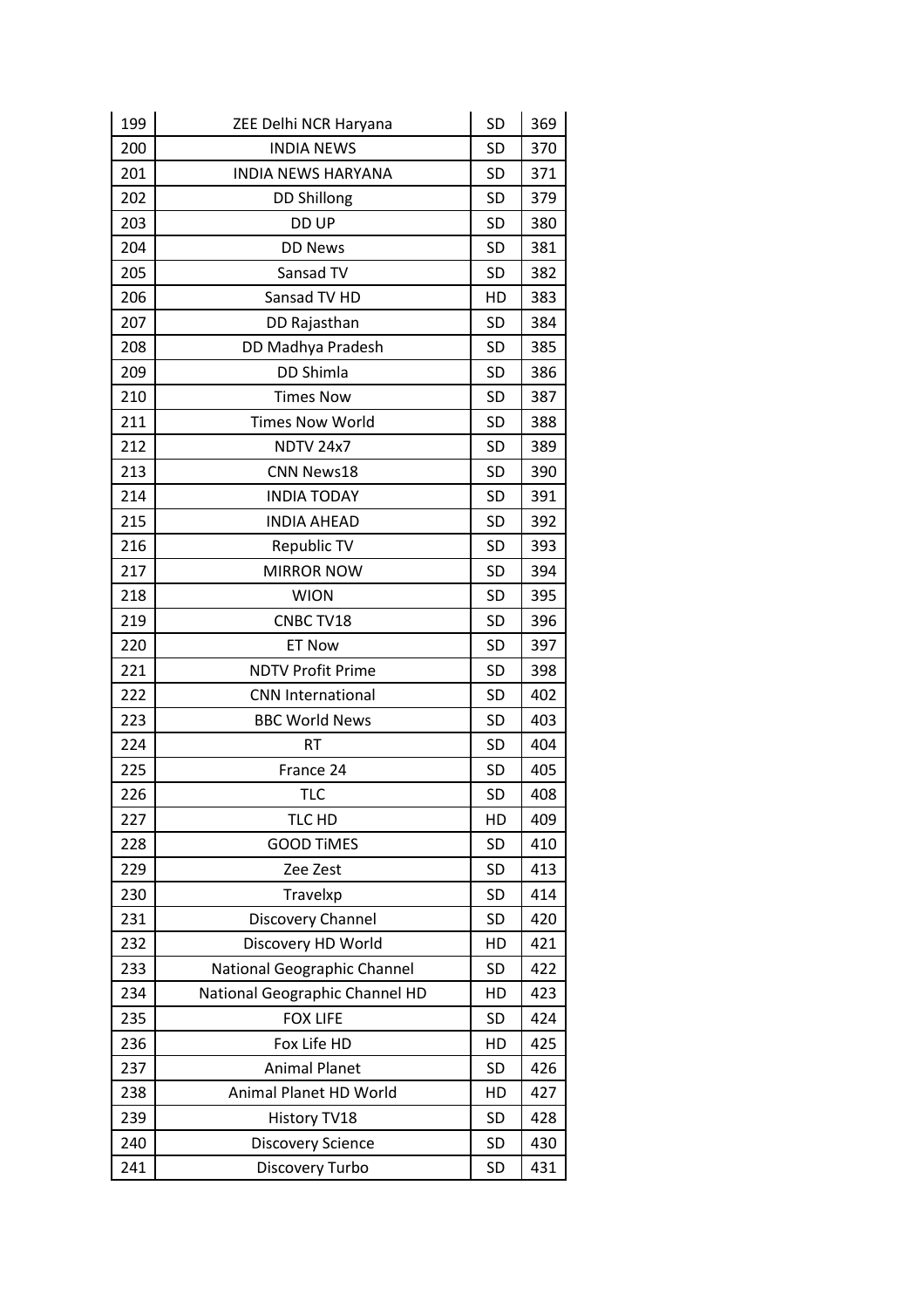| 242 | History TV18 HD           | HD        | 433 |
|-----|---------------------------|-----------|-----|
| 243 | Nat Geo wild              | SD        | 434 |
| 244 | Nat Geo Wild HD           | HD        | 435 |
| 245 | <b>DD PANINI</b>          | SD        | 436 |
| 246 | <b>DD SHARDA</b>          | <b>SD</b> | 437 |
| 247 | Sony BBC Earth            | <b>SD</b> | 438 |
| 248 | Sony BBC Earth HD         | HD        | 439 |
| 249 | <b>DD KISHORE MANCH</b>   | SD        | 440 |
| 250 | Gyandarshan               | <b>SD</b> | 442 |
| 251 | SANSAD TV - RAJYASABHA    | <b>SD</b> | 443 |
| 252 | Nick Junior               | SD        | 447 |
| 253 | Cartoon Network           | SD        | 449 |
| 254 | Pogo                      | <b>SD</b> | 451 |
| 255 | Cartoon Network HD+       | HD        | 452 |
| 256 | Hungama                   | SD        | 453 |
| 257 | <b>Nick</b>               | <b>SD</b> | 455 |
| 258 | NICK HD+                  | HD        | 456 |
| 259 | Super Hungama             | SD        | 457 |
| 260 | Disney Channel            | <b>SD</b> | 458 |
| 261 | Sonic                     | <b>SD</b> | 460 |
| 262 | Discovery Kids            | SD        | 461 |
| 263 | Disney Junior             | <b>SD</b> | 463 |
| 264 | <b>CBeebies</b>           | <b>SD</b> | 464 |
| 265 | <b>GUBBARE</b>            | SD        | 465 |
| 266 | <b>ETV Bal Bharat</b>     | <b>SD</b> | 466 |
| 267 | Topper                    | <b>SD</b> | 469 |
| 268 | Sony Yay                  | SD        | 471 |
| 269 | Kushi TV                  | <b>SD</b> | 472 |
| 270 | Chintu TV                 | SD        | 473 |
| 271 | Chutti TV                 | <b>SD</b> | 474 |
| 272 | Kochu TV                  | <b>SD</b> | 475 |
| 273 | <b>MTV</b>                | <b>SD</b> | 480 |
| 274 | <b>MTV Beats</b>          | <b>SD</b> | 482 |
| 275 | 9XM                       | <b>SD</b> | 484 |
| 276 | <b>B4U Music</b>          | SD        | 486 |
| 277 | Mastiii                   | <b>SD</b> | 488 |
| 278 | 9X Jalwa                  | <b>SD</b> | 492 |
| 279 | Showbox                   | <b>SD</b> | 494 |
| 280 | Zoom                      | <b>SD</b> | 496 |
| 281 | Zing                      | <b>SD</b> | 501 |
| 282 | <b>I LOVE PEN STUDIOS</b> | <b>SD</b> | 502 |
| 283 | VH1                       | <b>SD</b> | 507 |
| 284 | Marathi Chitrapat         | <b>SD</b> | 514 |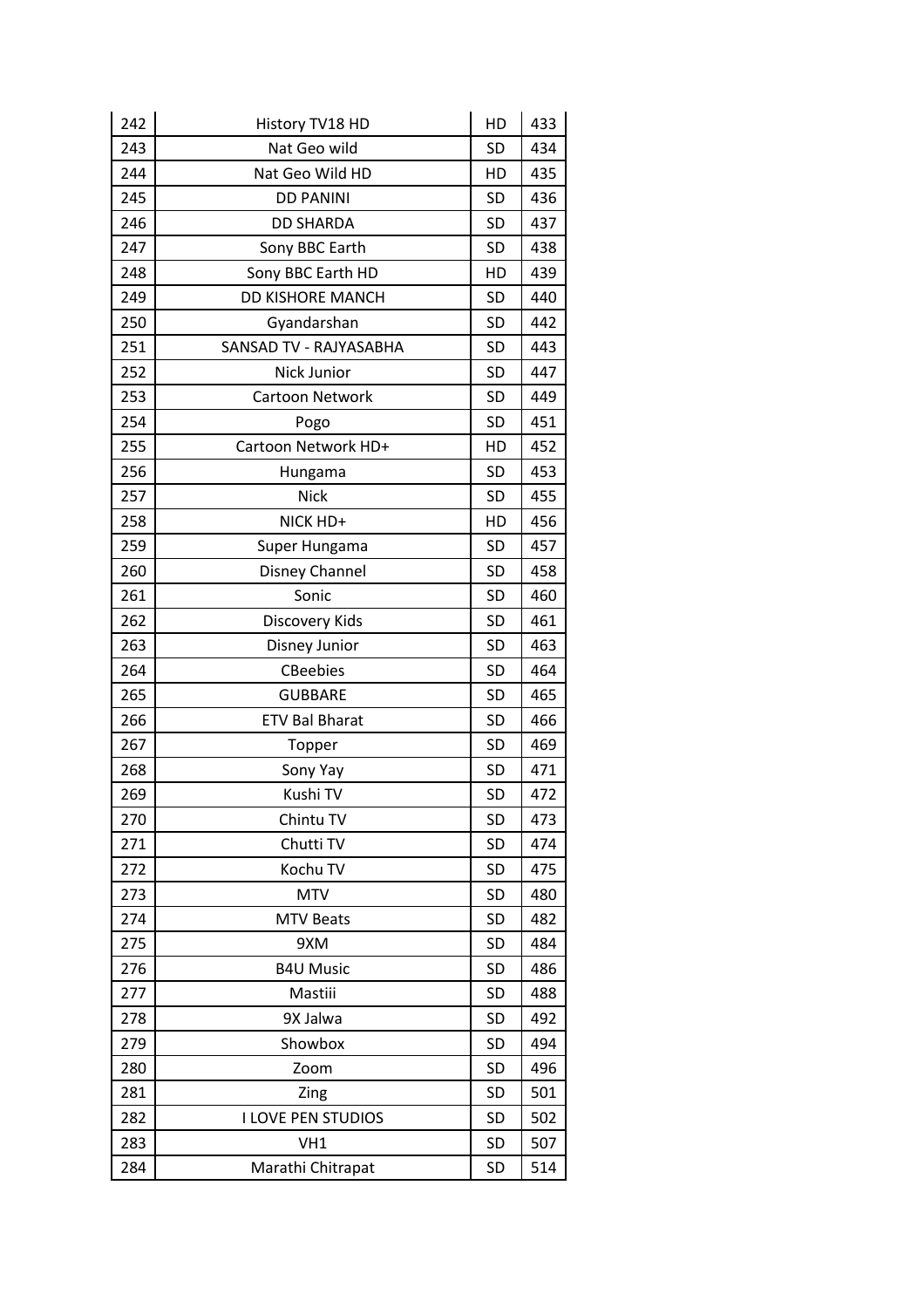| 285 | Zee Marathi                            | SD        | 516 |
|-----|----------------------------------------|-----------|-----|
| 286 | Zee Marathi HD                         | HD        | 517 |
| 287 | Colors Marathi                         | <b>SD</b> | 518 |
| 288 | <b>Colors Marathi HD</b>               | HD        | 519 |
| 289 | <b>Star Pravah</b>                     | <b>SD</b> | 520 |
| 290 | Star Pravah HD                         | HD        | 521 |
| 291 | Zee Yuva                               | <b>SD</b> | 522 |
| 292 | Sony Marathi                           | <b>SD</b> | 524 |
| 293 | <b>SUN MARATHI</b>                     | SD        | 525 |
| 294 | <b>Zee Talkies</b>                     | <b>SD</b> | 527 |
| 295 | Zee Talkies HD                         | HD        | 528 |
| 296 | SHEMAROO MARATHIBANA                   | <b>SD</b> | 529 |
| 297 | Fakt Marathi                           | <b>SD</b> | 530 |
| 298 | Pravah Picture                         | <b>SD</b> | 531 |
| 299 | Q Marathi                              | <b>SD</b> | 532 |
| 300 | ABP Majha                              | <b>SD</b> | 534 |
| 301 | Saam TV                                | <b>SD</b> | 535 |
| 302 | News18 Lokmat                          | <b>SD</b> | 537 |
| 303 | Zee 24 Taas                            | <b>SD</b> | 538 |
| 304 | TV9 Marathi                            | <b>SD</b> | 539 |
| 305 | Lokshahi                               | <b>SD</b> | 540 |
| 306 | Jai Maharashtra                        | <b>SD</b> | 541 |
| 307 | Maiboli                                | <b>SD</b> | 545 |
| 308 | DD Sahyadri                            | <b>SD</b> | 548 |
| 309 | PTC Punjabi                            | <b>SD</b> | 555 |
| 310 | Zee Punjabi                            | <b>SD</b> | 556 |
| 311 | Chardikla Time TV                      | <b>SD</b> | 557 |
| 312 | Maha Punjabi                           | SD        | 559 |
| 313 | PTC Punjabi Gold                       | SD        | 560 |
| 314 | Pitaara                                | SD        | 561 |
| 315 | Zee Punjab Haryana Himachal            | SD        | 562 |
| 316 | PTC News                               | <b>SD</b> | 563 |
| 317 | Living India News                      | <b>SD</b> | 565 |
| 318 | News18 Punjab Haryana Himachal Pradesh | SD        | 566 |
| 319 | MH <sub>1</sub>                        | <b>SD</b> | 567 |
| 320 | PTC Chakde                             | <b>SD</b> | 568 |
| 321 | 9X Tashan                              | <b>SD</b> | 569 |
| 322 | <b>Balle Balle</b>                     | <b>SD</b> | 570 |
| 323 | PUNJABI HITS                           | <b>SD</b> | 571 |
| 324 | DD Punjabi                             | SD        | 572 |
| 325 | PTC Music                              | <b>SD</b> | 573 |
| 326 | PTC Simran                             | <b>SD</b> | 574 |
| 327 | Colors Gujarati                        | SD        | 578 |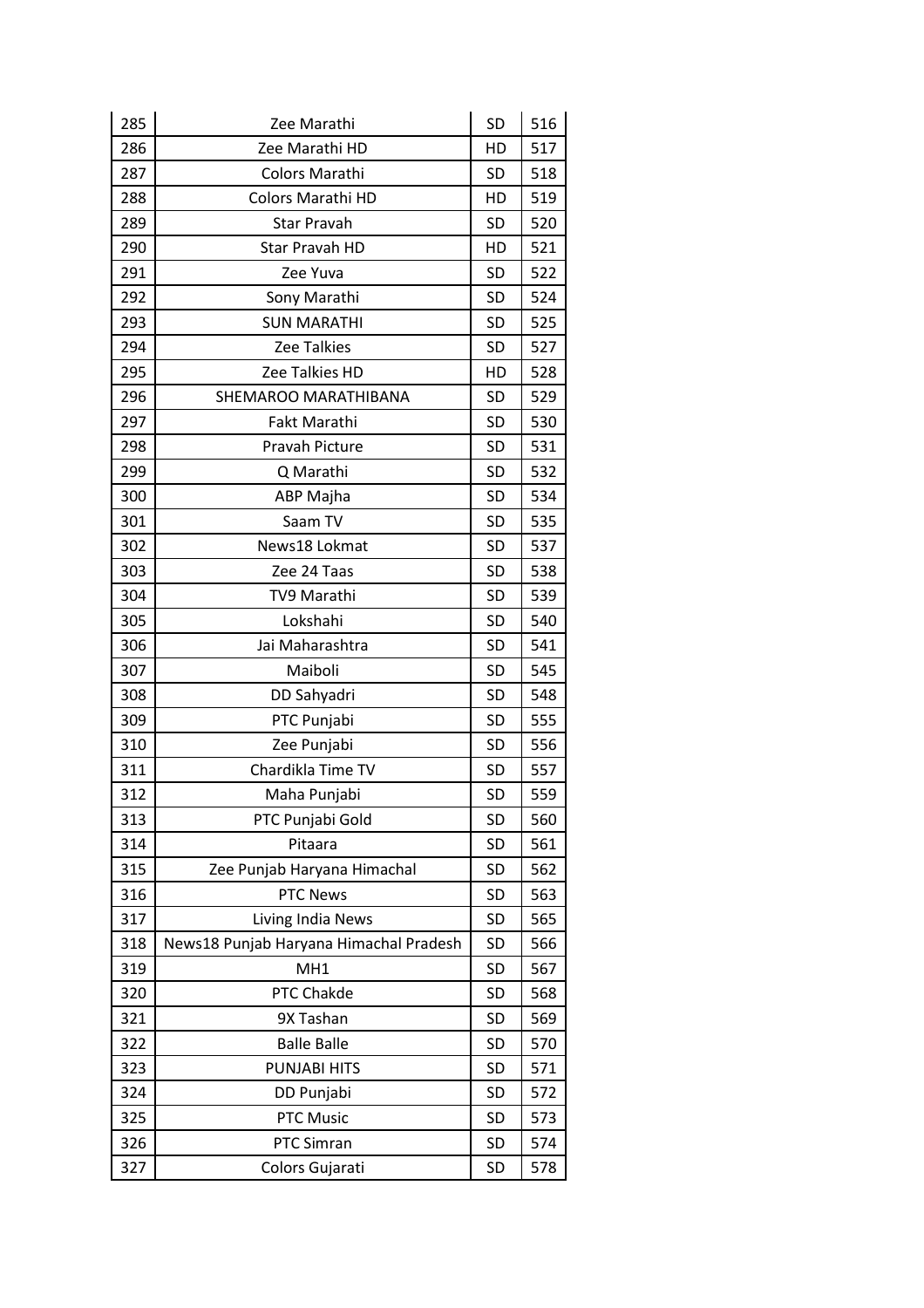| 328 | Colors Gujarati Cinema  | SD        | 580 |
|-----|-------------------------|-----------|-----|
| 329 | News18 Gujarati         | <b>SD</b> | 582 |
| 330 | TV9 Gujarati            | <b>SD</b> | 583 |
| 331 | <b>CNBC Bajar</b>       | SD        | 584 |
| 332 | VTV Gujarati            | <b>SD</b> | 585 |
| 333 | Sandesh News            | <b>SD</b> | 586 |
| 334 | Zee 24 Kalak            | <b>SD</b> | 587 |
| 335 | <b>ABP Asmita</b>       | <b>SD</b> | 588 |
| 336 | <b>DD Girnar</b>        | SD        | 589 |
| 337 | Gujarat First 24X7 NEWS | <b>SD</b> | 590 |
| 338 | Colors Odia             | <b>SD</b> | 593 |
| 339 | <b>Tarang TV</b>        | SD        | 594 |
| 340 | Prarthana TV            | <b>SD</b> | 595 |
| 341 | Zee Sarthak             | <b>SD</b> | 596 |
| 342 | <b>Star Kiran</b>       | SD        | 597 |
| 343 | SIDHARTH TV             | <b>SD</b> | 600 |
| 344 | Alankar                 | SD        | 601 |
| 345 | Sidharth Gold           | SD        | 602 |
| 346 | News18 Odia             | <b>SD</b> | 603 |
| 347 | <b>KANAK NEWS</b>       | SD        | 604 |
| 348 | Kalinga TV              | SD        | 605 |
| 349 | <b>OTV</b>              | <b>SD</b> | 607 |
| 350 | <b>ARGUS</b>            | SD        | 609 |
| 351 | <b>BADA KHABAR</b>      | SD        | 610 |
| 352 | Nandighosha TV          | <b>SD</b> | 611 |
| 353 | News7                   | SD        | 612 |
| 354 | <b>Tarang Music</b>     | SD        | 614 |
| 355 | <b>SIDHARTH BHAKTI</b>  | SD        | 616 |
| 356 | DD Oriya                | <b>SD</b> | 617 |
| 357 | Zee Salaam              | SD        | 622 |
| 358 | Tehzeeb TV              | SD        | 624 |
| 359 | News18 Urdu             | <b>SD</b> | 625 |
| 360 | DD Urdu                 | SD        | 626 |
| 361 | DD Kashir               | <b>SD</b> | 627 |
| 362 | Mercy TV                | <b>SD</b> | 628 |
| 363 | <b>Gulistan News</b>    | SD        | 629 |
| 364 | Aalami Samay            | SD        | 630 |
| 365 | Rengoni TV              | <b>SD</b> | 632 |
| 366 | Rang                    | SD        | 633 |
| 367 | Jonack                  | <b>SD</b> | 634 |
| 368 | Ramdhenu                | SD        | 635 |
| 369 | ND24- Newsdaily24.in    | SD        | 637 |
| 370 | <b>Prag News</b>        | <b>SD</b> | 638 |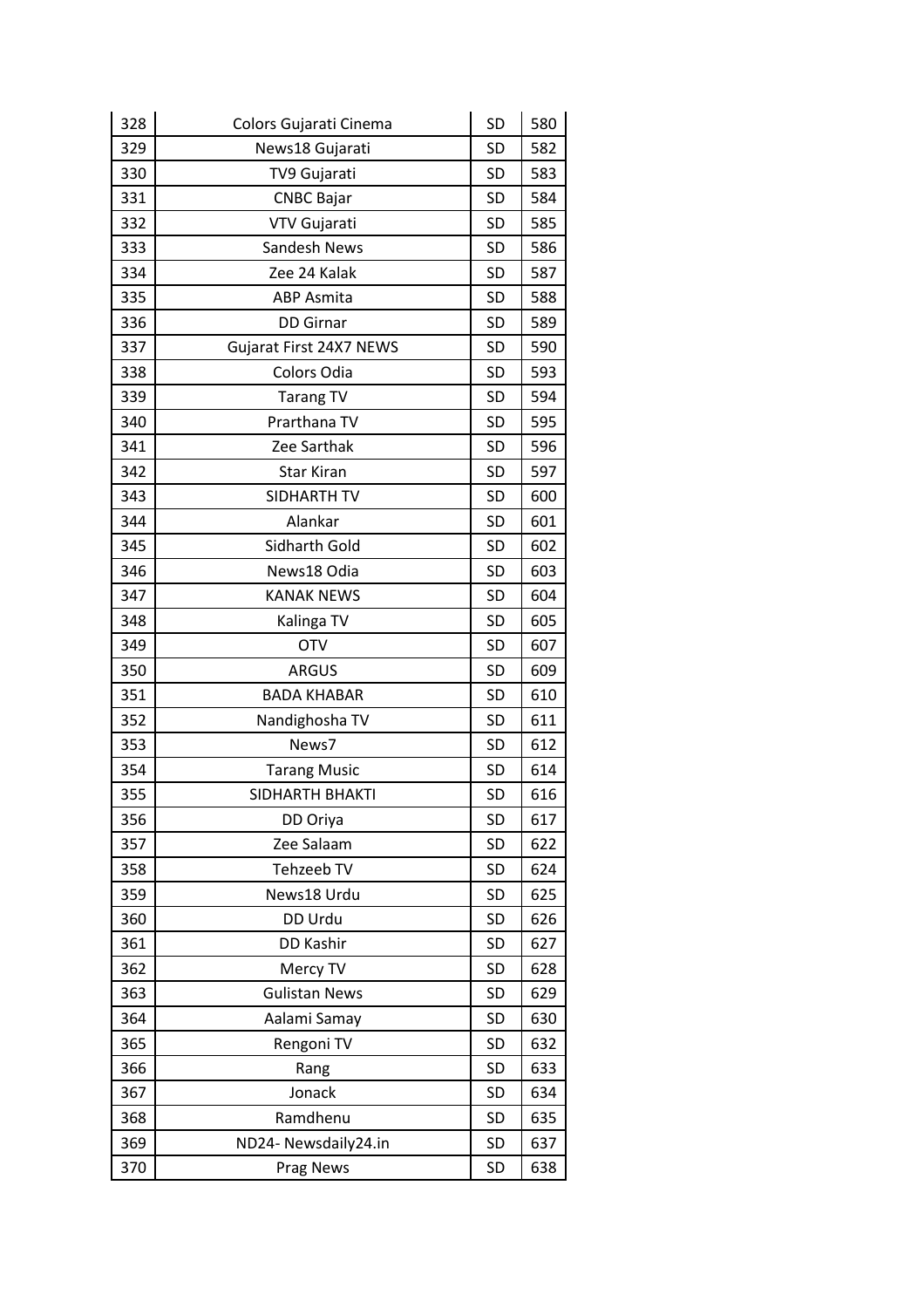| 371 | <b>Pratidin Time</b>    | <b>SD</b> | 639 |
|-----|-------------------------|-----------|-----|
| 372 | News18 Assam North-East | <b>SD</b> | 640 |
| 373 | <b>News Live</b>        | <b>SD</b> | 641 |
| 374 | <b>NK TV 24x7</b>       | SD        | 642 |
| 375 | DY365                   | <b>SD</b> | 643 |
| 376 | <b>Assam Talks</b>      | <b>SD</b> | 644 |
| 377 | North East Live         | SD        | 645 |
| 378 | DA News Plus            | <b>SD</b> | 646 |
| 379 | <b>DD North East</b>    | <b>SD</b> | 647 |
| 380 | DD Imphal               | SD        | 648 |
| 381 | DD Arunprabha           | <b>SD</b> | 649 |
| 382 | <b>HORNBILL</b>         | SD        | 650 |
| 383 | Zee Ganga               | <b>SD</b> | 653 |
| 384 | Dabangg TV              | <b>SD</b> | 655 |
| 385 | RAFTAAR MEDIA           | SD        | 658 |
| 386 | Zee Bihar Jharkhand     | <b>SD</b> | 659 |
| 387 | News18 Bihar Jharkhand  | <b>SD</b> | 660 |
| 388 | <b>BHOJPURI CINEMA</b>  | SD        | 661 |
| 389 | <b>B4U Bhojpuri</b>     | <b>SD</b> | 662 |
| 390 | Zee Biskope             | <b>SD</b> | 663 |
| 391 | Filamchi Bhojpuri       | SD        | 665 |
| 392 | <b>DD Bihar</b>         | <b>SD</b> | 672 |
| 393 | Prarthana Bhawan        | <b>SD</b> | 675 |
| 394 | Jinvani TV              | SD        | 676 |
| 395 | Sadhna                  | <b>SD</b> | 677 |
| 396 | Peace of Mind           | <b>SD</b> | 678 |
| 397 | Sri Sankara             | <b>SD</b> | 679 |
| 398 | Aastha                  | <b>SD</b> | 681 |
| 399 | Sanskar                 | <b>SD</b> | 682 |
| 400 | MH One Shraddha         | <b>SD</b> | 683 |
| 401 | Paras TV                | SD        | 685 |
| 402 | Channel WIN             | <b>SD</b> | 686 |
| 403 | Arihant                 | <b>SD</b> | 687 |
| 404 | Divya TV                | SD        | 688 |
| 405 | Ishwar TV               | <b>SD</b> | 689 |
| 406 | Sarv Dharam Sangam      | <b>SD</b> | 690 |
| 407 | Shubh TV                | SD        | 692 |
| 408 | Shubhsandesh TV         | <b>SD</b> | 694 |
| 409 | Goodnews TV             | <b>SD</b> | 695 |
| 410 | Grace TV                | SD        | 696 |
| 411 | Santvani                | <b>SD</b> | 697 |
| 412 | Subharti                | SD        | 698 |
| 413 | Sanskriti 24x7          | SD        | 699 |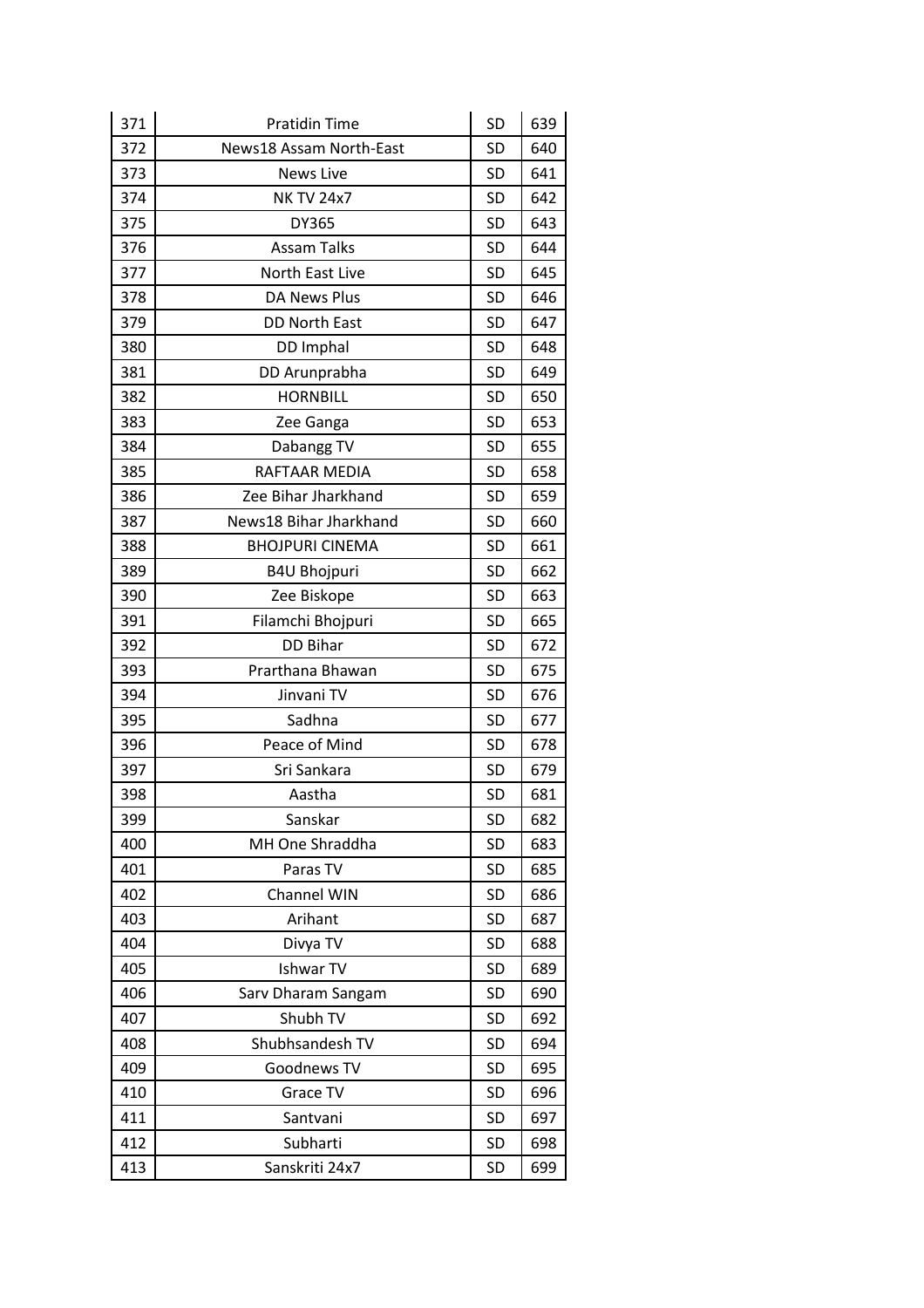| 414 | <b>AADINATH TV</b>      | SD        | 700 |
|-----|-------------------------|-----------|-----|
| 415 | Satsang                 | <b>SD</b> | 701 |
| 416 | <b>Bangla Hitz</b>      | SD        | 702 |
| 417 | Zee Bangla              | SD        | 703 |
| 418 | Zee Bangla HD           | HD        | 704 |
| 419 | Colors Bangla           | SD        | 705 |
| 420 | Colors Bangla HD        | HD        | 706 |
| 421 | Star Jalsha             | <b>SD</b> | 707 |
| 422 | STAR JALSHA HD          | HD        | 708 |
| 423 | Ruposhi Bangla TV       | SD        | 709 |
| 424 | Sony Aath               | <b>SD</b> | 710 |
| 425 | Sun Bangla              | SD        | 711 |
| 426 | Aakash Aath             | SD        | 712 |
| 427 | <b>CTVN AKD Plus</b>    | <b>SD</b> | 714 |
| 428 | Enterr10 Bangla         | SD        | 715 |
| 429 | Zee Bangla Cinema       | SD        | 717 |
| 430 | Jalsha Movies           | <b>SD</b> | 719 |
| 431 | <b>JALSHA MOVIES HD</b> | HD        | 720 |
| 432 | Colors Bangla Cinema    | SD        | 721 |
| 433 | Zee 24 Ghanta           | <b>SD</b> | 723 |
| 434 | <b>ABP Ananda</b>       | SD        | 724 |
| 435 | News18 Bangla           | SD        | 725 |
| 436 | News Time Bangla        | <b>SD</b> | 727 |
| 437 | Calcutta News           | SD        | 728 |
| 438 | TV9 Bangla              | SD        | 729 |
| 439 | R. Bangla               | <b>SD</b> | 730 |
| 440 | <b>Dhoom Music</b>      | SD        | 735 |
| 441 | Star Sports 1 Bangla    | <b>SD</b> | 738 |
| 442 | DD Bangla               | <b>SD</b> | 739 |
| 443 | <b>DD Tripura</b>       | SD        | 740 |
| 444 | Raj Digital Plus        | SD        | 748 |
| 445 | Mega TV                 | <b>SD</b> | 750 |
| 446 | Zee Tamil               | SD        | 751 |
| 447 | Zee Tamil HD            | HD        | 752 |
| 448 | Puthu Yugam             | <b>SD</b> | 753 |
| 449 | Sun TV                  | <b>SD</b> | 754 |
| 450 | Sun TV HD               | HD        | 755 |
| 451 | <b>KTV</b>              | <b>SD</b> | 756 |
| 452 | <b>KTV HD</b>           | HD        | 757 |
| 453 | Star Vijay              | <b>SD</b> | 758 |
| 454 | Vijay HD                | HD        | 759 |
| 455 | Kalaignar TV            | SD        | 760 |
| 456 | <b>Tamil Naaptol</b>    | SD        | 761 |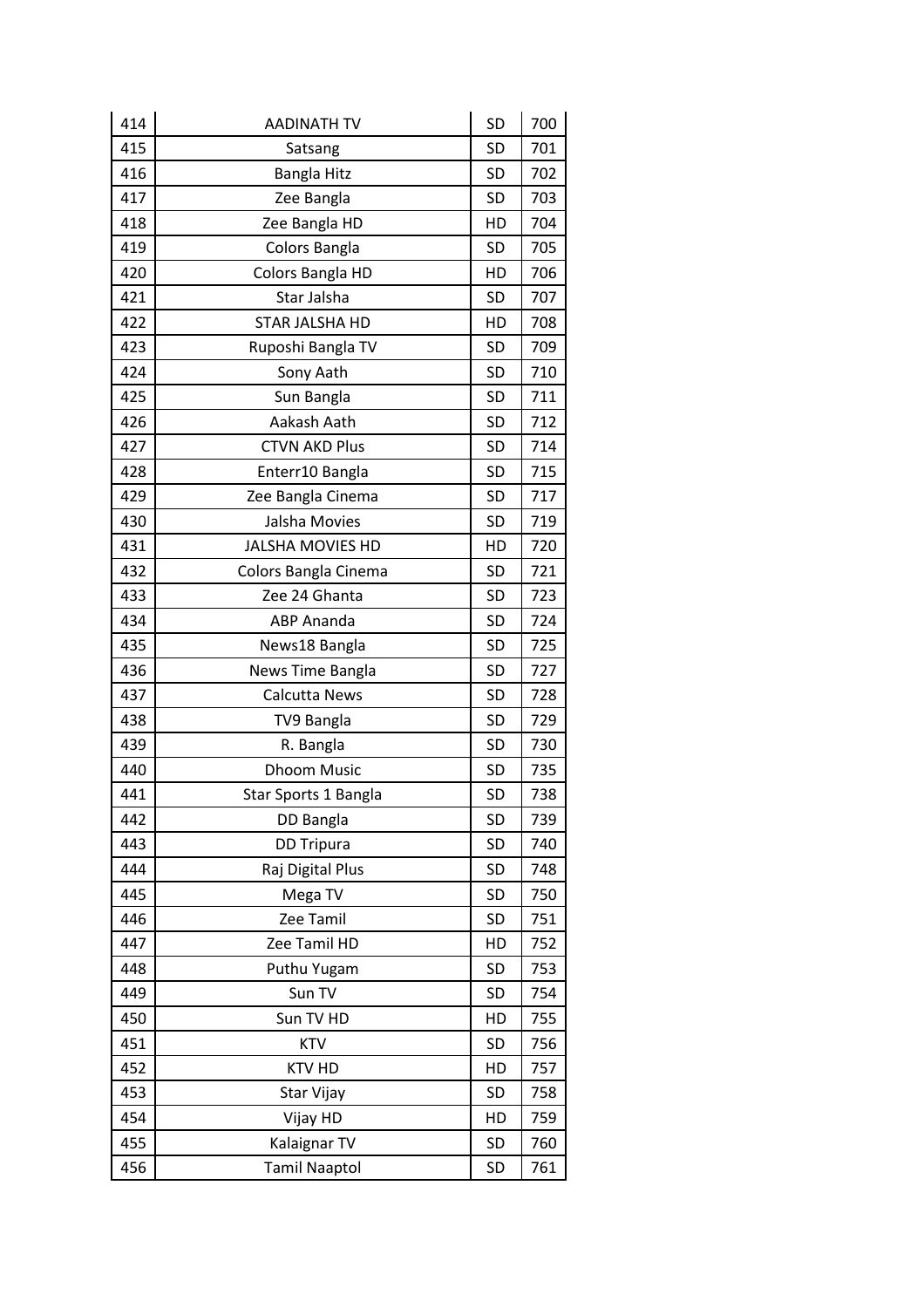| 457 | Jaya TV                    | <b>SD</b> | 762 |
|-----|----------------------------|-----------|-----|
| 458 | <b>Colors Tamil</b>        | SD        | 763 |
| 459 | <b>Colors Tamil HD</b>     | HD        | 764 |
| 460 | Raj TV                     | <b>SD</b> | 765 |
| 461 | Polimer TV                 | <b>SD</b> | 766 |
| 462 | Sirippoli                  | <b>SD</b> | 767 |
| 463 | Makkal TV                  | <b>SD</b> | 768 |
| 464 | Adithya TV                 | SD        | 769 |
| 465 | Vasanth TV                 | <b>SD</b> | 771 |
| 466 | <b>VIJAY SUPER</b>         | <b>SD</b> | 772 |
| 467 | Music Zone                 | SD        | 773 |
| 468 | Sun Life                   | <b>SD</b> | 774 |
| 469 | Zee Thirai                 | <b>SD</b> | 775 |
| 470 | Vendhar TV                 | <b>SD</b> | 776 |
| 471 | J Movies                   | <b>SD</b> | 780 |
| 472 | News18 Tamil Nadu          | <b>SD</b> | 782 |
| 473 | News 7 Tamil               | <b>SD</b> | 783 |
| 474 | Puthiya Thalaimurai        | <b>SD</b> | 784 |
| 475 | Seithigal 24x7             | <b>SD</b> | 785 |
| 476 | <b>Polimer News</b>        | <b>SD</b> | 787 |
| 477 | Thanthi TV                 | <b>SD</b> | 788 |
| 478 | <b>Sun News</b>            | <b>SD</b> | 789 |
| 479 | Jaya Plus                  | <b>SD</b> | 790 |
| 480 | News J                     | <b>SD</b> | 791 |
| 481 | Sathiyam TV                | <b>SD</b> | 792 |
| 482 | Malai Murasu Seithikal     | <b>SD</b> | 793 |
| 483 | Raj News                   | <b>SD</b> | 794 |
| 484 | News Tamil 24X7            | <b>SD</b> | 795 |
| 485 | D Tamil                    | SD        | 798 |
| 486 | <b>Star Sports 1 Tamil</b> | <b>SD</b> | 803 |
| 487 | Sony Ten 4                 | <b>SD</b> | 804 |
| 488 | Isai Aruvi                 | SD        | 805 |
| 489 | Murasu                     | <b>SD</b> | 808 |
| 490 | <b>Sun Music</b>           | <b>SD</b> | 809 |
| 491 | Sun Music HD               | HD        | 810 |
| 492 | Jaya Max                   | SD        | 811 |
| 493 | Raj Musix Tamil            | SD        | 813 |
| 494 | Aaseervatham TV            | SD        | 814 |
| 495 | Angel TV                   | <b>SD</b> | 815 |
| 496 | Madha tv                   | <b>SD</b> | 816 |
| 497 | Nambikkai TV               | SD        | 817 |
| 498 | <b>JOTHITV</b>             | SD        | 818 |
| 499 | SVBC <sub>2</sub>          | <b>SD</b> | 819 |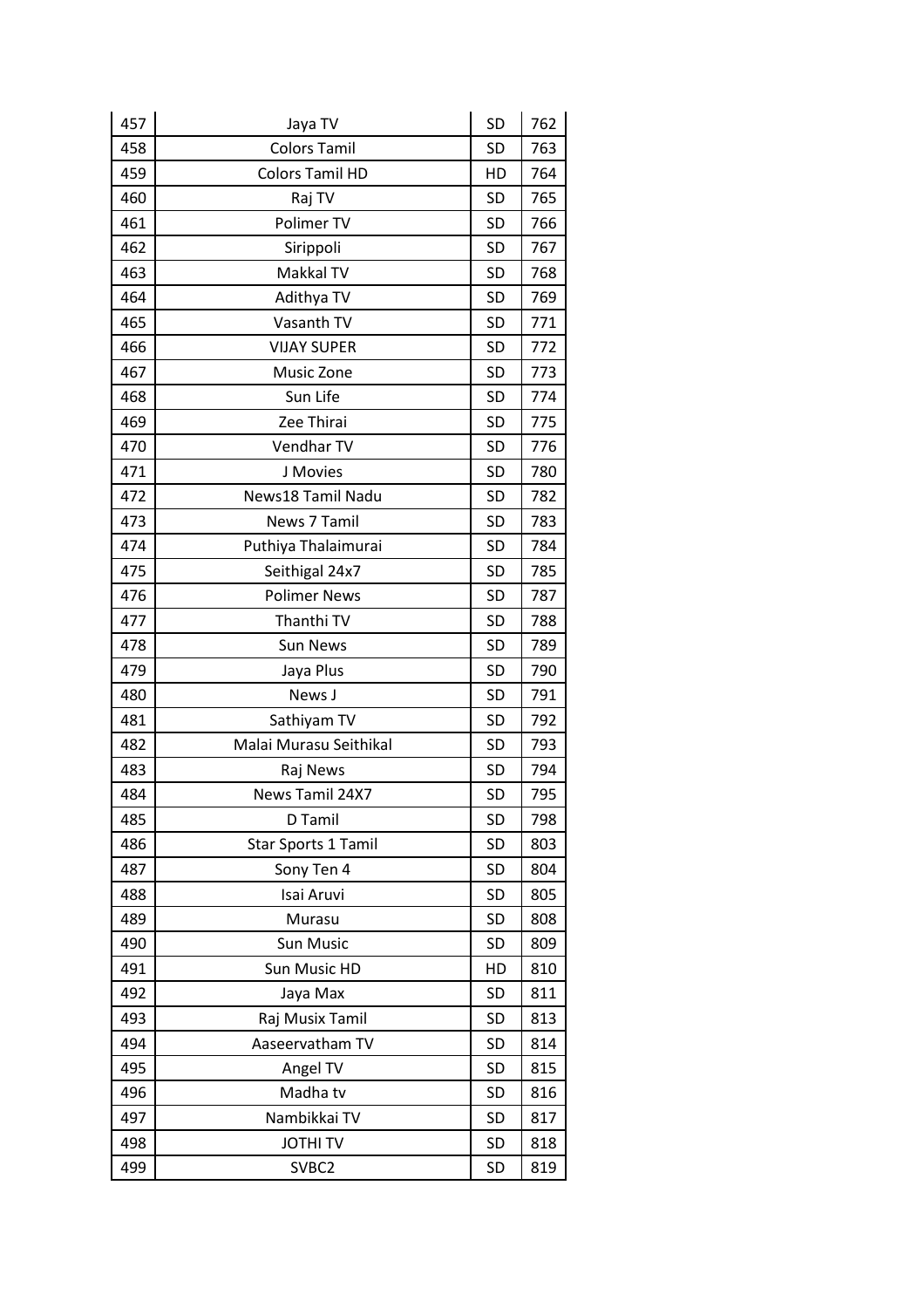| 500 | DD Podhigai           | <b>SD</b> | 820 |
|-----|-----------------------|-----------|-----|
| 501 | Kalvi                 | <b>SD</b> | 821 |
| 502 | <b>Vijay Music</b>    | <b>SD</b> | 822 |
| 503 | <b>SAI TV</b>         | <b>SD</b> | 823 |
| 504 | Asianet               | <b>SD</b> | 826 |
| 505 | <b>Asianet HD</b>     | HD        | 827 |
| 506 | Surya TV              | <b>SD</b> | 828 |
| 507 | Surya HD              | HD        | 829 |
| 508 | Mazhavil Manorama     | <b>SD</b> | 830 |
| 509 | Mazhavil Manorama HD  | HD        | 831 |
| 510 | Zee Keralam           | <b>SD</b> | 832 |
| 511 | Zee Keralam HD        | HD        | 833 |
| 512 | Kairali TV            | <b>SD</b> | 834 |
| 513 | <b>Asianet Plus</b>   | SD        | 835 |
| 514 | Amrita TV             | <b>SD</b> | 836 |
| 515 | Kairali We            | <b>SD</b> | 837 |
| 516 | <b>JANAM TV</b>       | <b>SD</b> | 838 |
| 517 | Kaumudy TV            | <b>SD</b> | 839 |
| 518 | <b>Flowers TV</b>     | <b>SD</b> | 840 |
| 519 | Malayalam Naaptol     | <b>SD</b> | 842 |
| 520 | <b>Asianet Movies</b> | <b>SD</b> | 843 |
| 521 | Surya Movies          | <b>SD</b> | 845 |
| 522 | Surya Comedy          | <b>SD</b> | 846 |
| 523 | Jaihind TV            | <b>SD</b> | 849 |
| 524 | <b>MEDIA ONE</b>      | <b>SD</b> | 850 |
| 525 | Manorama News         | <b>SD</b> | 851 |
| 526 | <b>Asianet News</b>   | <b>SD</b> | 852 |
| 527 | Mathrubhumi News      | <b>SD</b> | 853 |
| 528 | Kairali News          | <b>SD</b> | 854 |
| 529 | News18 Kerala         | <b>SD</b> | 855 |
| 530 | Raj News Malayalam    | <b>SD</b> | 856 |
| 531 | <b>Twenty Four</b>    | SD        | 857 |
| 532 | Surya Music           | <b>SD</b> | 863 |
| 533 | Kappa TV              | <b>SD</b> | 864 |
| 534 | Raj Musix Malayalam   | SD        | 865 |
| 535 | Darshana TV           | <b>SD</b> | 866 |
| 536 | <b>KITE VICTERS</b>   | <b>SD</b> | 867 |
| 537 | Safari TV             | SD        | 868 |
| 538 | Shalom TV             | SD        | 869 |
| 539 | Goodness TV           | SD        | 870 |
| 540 | DD Malayalam          | SD        | 871 |
| 541 | Harvest TV 24x7       | <b>SD</b> | 872 |
| 542 | Powervision           | SD        | 873 |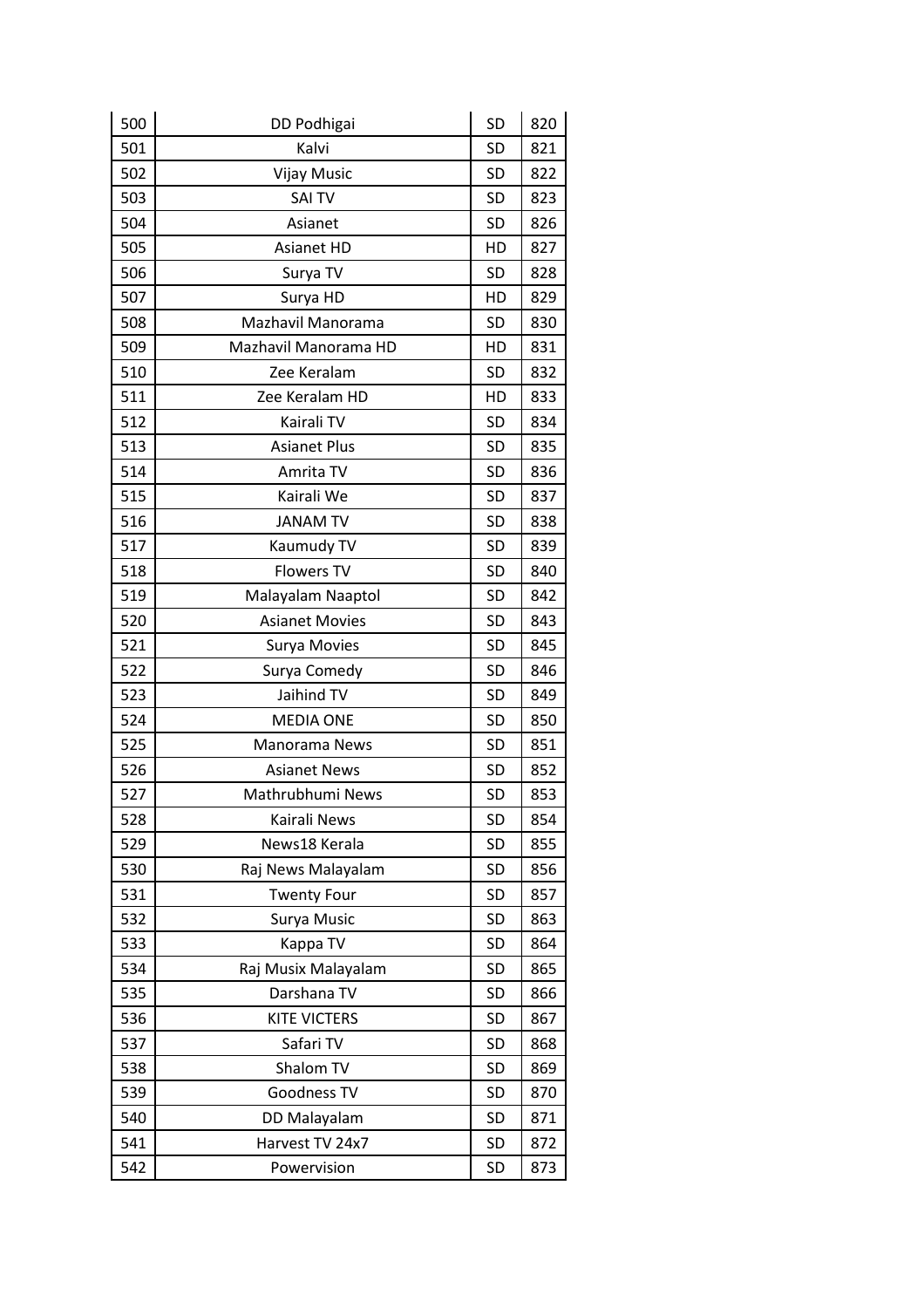| 543 | Gemini TV                 | SD        | 877 |
|-----|---------------------------|-----------|-----|
| 544 | Gemini TV HD              | HD        | 878 |
| 545 | <b>ETV Telugu</b>         | <b>SD</b> | 879 |
| 546 | ETV HD                    | HD        | 880 |
| 547 | Star Maa                  | <b>SD</b> | 881 |
| 548 | <b>STAR MAA HD</b>        | HD        | 882 |
| 549 | Zee Telugu                | <b>SD</b> | 883 |
| 550 | Zee Telugu HD             | HD        | 884 |
| 551 | Gemini Comedy             | <b>SD</b> | 885 |
| 552 | Star Maa Gold             | SD        | 887 |
| 553 | <b>ETV PLUS</b>           | <b>SD</b> | 889 |
| 554 | <b>Telugu Naaptol</b>     | <b>SD</b> | 890 |
| 555 | Vissa TV                  | SD        | 891 |
| 556 | Gemini Life               | <b>SD</b> | 893 |
| 557 | <b>Gemini Movies</b>      | <b>SD</b> | 895 |
| 558 | <b>Gemini Movies HD</b>   | HD        | 896 |
| 559 | <b>Star Maa Movies</b>    | <b>SD</b> | 897 |
| 560 | <b>Star Maa Movies HD</b> | HD        | 898 |
| 561 | <b>ETV Cinema</b>         | <b>SD</b> | 899 |
| 562 | Zee Cinemalu              | <b>SD</b> | 900 |
| 563 | Zee Cinemalu HD           | HD        | 901 |
| 564 | <b>ETV Andhra Pradesh</b> | <b>SD</b> | 904 |
| 565 | <b>TV9 Telugu News</b>    | <b>SD</b> | 905 |
| 566 | <b>NTV</b>                | <b>SD</b> | 906 |
| 567 | Sakshi TV                 | <b>SD</b> | 907 |
| 568 | PRIME 9 NEWS              | <b>SD</b> | 908 |
| 569 | <b>ABN Telugu News</b>    | SD        | 909 |
| 570 | <b>TV5 Telugu</b>         | <b>SD</b> | 910 |
| 571 | V6 News                   | <b>SD</b> | 912 |
| 572 | ETV Telangana             | <b>SD</b> | 916 |
| 573 | Vanitha                   | <b>SD</b> | 917 |
| 574 | 10TV                      | <b>SD</b> | 918 |
| 575 | Raj News Telugu           | <b>SD</b> | 920 |
| 576 | HM TV                     | <b>SD</b> | 927 |
| 577 | Star Sports 1 Telugu      | <b>SD</b> | 928 |
| 578 | Gemini Music              | <b>SD</b> | 930 |
| 579 | Gemini Music HD           | HD        | 931 |
| 580 | <b>Star Maa Music</b>     | <b>SD</b> | 932 |
| 581 | Raj Musix Telugu          | <b>SD</b> | 935 |
| 582 | <b>ETV Life</b>           | SD        | 938 |
| 583 | ETV Abhiruchi             | <b>SD</b> | 939 |
| 584 | <b>SVBC</b>               | <b>SD</b> | 940 |
| 585 | Subhavaartha              | SD        | 941 |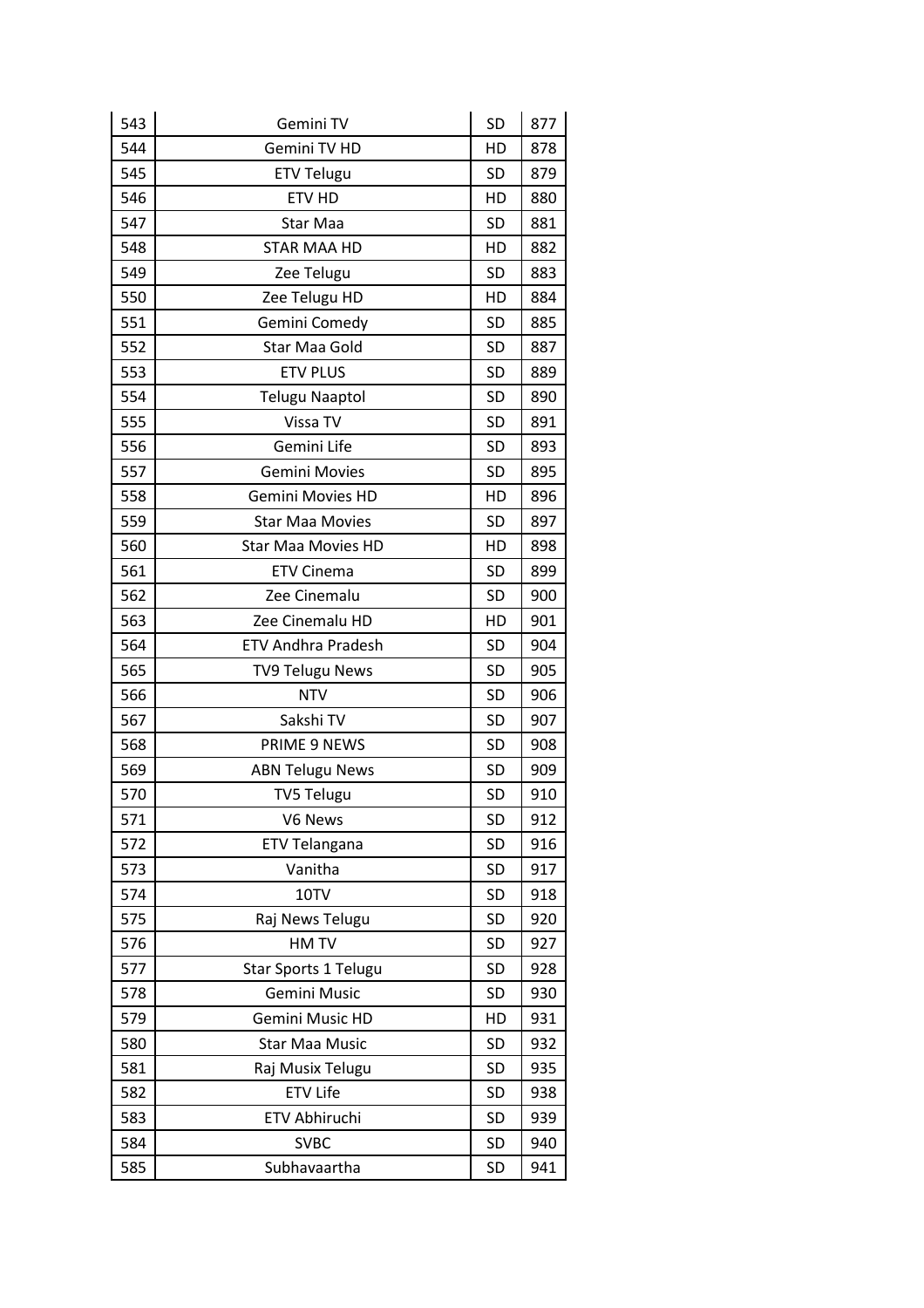| 586 | <b>Bhakti TV</b>            | SD        | 942 |
|-----|-----------------------------|-----------|-----|
| 587 | Divyavani TV                | <b>SD</b> | 943 |
| 588 | ARADANA                     | <b>SD</b> | 944 |
| 589 | Ashirwad                    | <b>SD</b> | 945 |
| 590 | DD Yadagiri                 | <b>SD</b> | 946 |
| 591 | DD Saptagiri                | <b>SD</b> | 947 |
| 592 | Vidya                       | <b>SD</b> | 948 |
| 593 | Nipuna                      | <b>SD</b> | 949 |
| 594 | Udaya TV                    | <b>SD</b> | 953 |
| 595 | Udaya HD                    | HD        | 954 |
| 596 | Colors kannada              | <b>SD</b> | 955 |
| 597 | Colors Kannada HD           | HD        | 956 |
| 598 | Zee Kannada                 | <b>SD</b> | 957 |
| 599 | Zee Kannada HD              | HD        | 958 |
| 600 | <b>Star Suvarna</b>         | <b>SD</b> | 959 |
| 601 | Star Suvarna HD             | HD        | 960 |
| 602 | Kasthuri TV                 | SD        | 961 |
| 603 | Udaya Comedy                | <b>SD</b> | 962 |
| 604 | <b>Colors Super</b>         | <b>SD</b> | 965 |
| 605 | Kannada Naaptol             | <b>SD</b> | 966 |
| 606 | SIRI KANNADA ALL TIME       | <b>SD</b> | 967 |
| 607 | Star Suvarna Plus           | <b>SD</b> | 969 |
| 608 | <b>Udaya Movies</b>         | <b>SD</b> | 970 |
| 609 | Colors Kannada Cinema       | <b>SD</b> | 972 |
| 610 | <b>PUBLIC MOVIES</b>        | <b>SD</b> | 973 |
| 611 | Star Sports 1 Kannada       | <b>SD</b> | 974 |
| 612 | Zee Picchar                 | <b>SD</b> | 975 |
| 613 | TV9 Kannada                 | <b>SD</b> | 976 |
| 614 | News18 Kannada              | <b>SD</b> | 978 |
| 615 | <b>Asianet Suvarna News</b> | SD        | 979 |
| 616 | Power TV                    | SD        | 980 |
| 617 | Public TV                   | SD        | 981 |
| 618 | News 1st                    | SD        | 982 |
| 619 | Raj News Kannada            | SD        | 983 |
| 620 | Dighvijay News 24x7         | SD        | 985 |
| 621 | <b>TV5 KANNADA</b>          | SD        | 986 |
| 622 | Udaya Music                 | SD        | 990 |
| 623 | Raj Musix Kannada           | SD        | 991 |
| 624 | DD Chandana                 | SD        | 995 |
| 625 | <b>Public Music</b>         | SD        | 996 |
| 626 | Airtel Make Your Pack       | SD        | 998 |
| 627 | Airtel Customer Care 2      | SD        | 999 |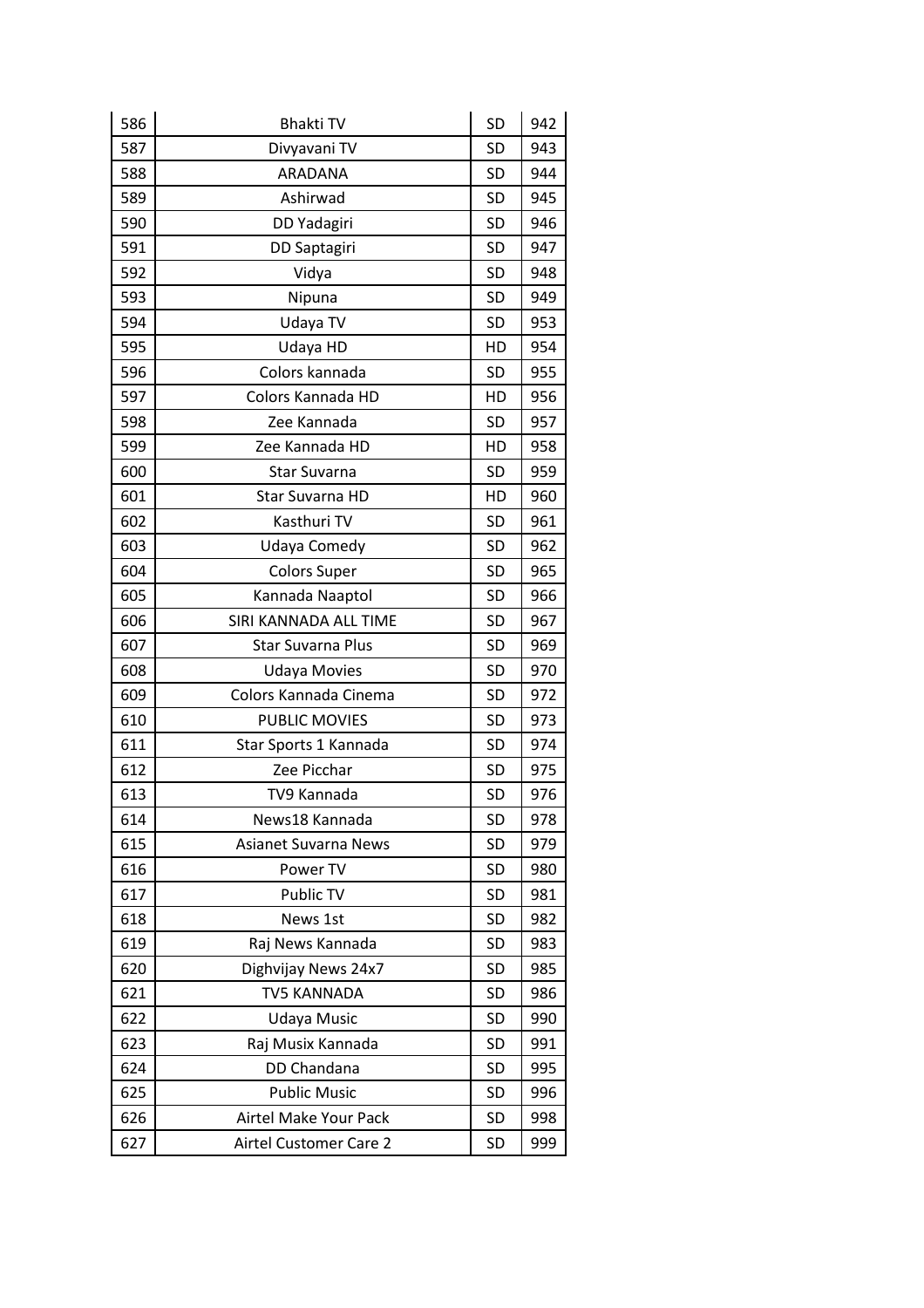# **Platform Services:**

| Sr.<br>No.     | <b>Channel</b>                     | <b>Channel type</b>     |
|----------------|------------------------------------|-------------------------|
| 1              | iMusicSpace                        |                         |
| $\overline{2}$ | Nazrana                            |                         |
| 3              | <b>International Mix</b>           | Interactive App         |
| 4              | <b>Bol Hadippa</b>                 | (SD)                    |
| 5              | <b>Bollywood Hitz</b>              |                         |
| 6              | <b>IKidsworld</b>                  | Interactive App<br>(SD) |
| 7              | <b>IGames</b>                      | Interactive App<br>(SD) |
| 8              | Miniplex HD                        | HD                      |
| 9              | Miniplex                           | <b>SD</b>               |
| 10             | Sadabahar Hitz                     | <b>SD</b>               |
| 11             | Spotlight                          | <b>SD</b>               |
| 12             | Hamar Canima                       | SD                      |
| 13             | Punjabi Tadka                      | SD                      |
| 14             | <b>Fitness Studio</b>              | <b>SD</b>               |
| 15             | <b>Relam Chhel</b>                 | <b>SD</b>               |
| 16             | Lets Dance                         | <b>SD</b>               |
| 17             | Hollywood Masala                   | <b>SD</b>               |
| 18             | Thanga Thirai                      | <b>SD</b>               |
| 19             | Marathi Chitrapat                  | SD                      |
| 20             | Bangla Hitz                        | <b>SD</b>               |
| 21             | <b>Disney Stories</b>              | <b>SD</b>               |
| 22             | <b>IBAADAT</b>                     | <b>SD</b>               |
| 23             | <b>OM SHAKTI</b>                   | <b>SD</b>               |
| 24             | Astrovaani                         | <b>SD</b>               |
| 25             | Airtel Sunehre Pal                 | <b>SD</b>               |
| 26             | ComedyGalli                        | SD                      |
| 27             | <b>Hollywood Diaries</b>           | SD                      |
| 28             | GoodLife                           | <b>SD</b>               |
| 29             | <b>Telugu Talkies</b>              | <b>SD</b>               |
| 30             | Airtel ShortsTv                    | <b>SD</b>               |
| 31             | <b>Airtel Toons</b>                | <b>SD</b>               |
| 32             | Horror Tv - Rahasmaya<br>Kahaniyan | <b>SD</b>               |
| 33             | Airtel KoreanTv                    | <b>SD</b>               |
| 34             | AakashEduTv - NEET                 | SD                      |
| 35             | AakashEduTv - JEE                  | SD                      |
| 36             | Vedantu Master Classes - 6th-10th  | SD                      |